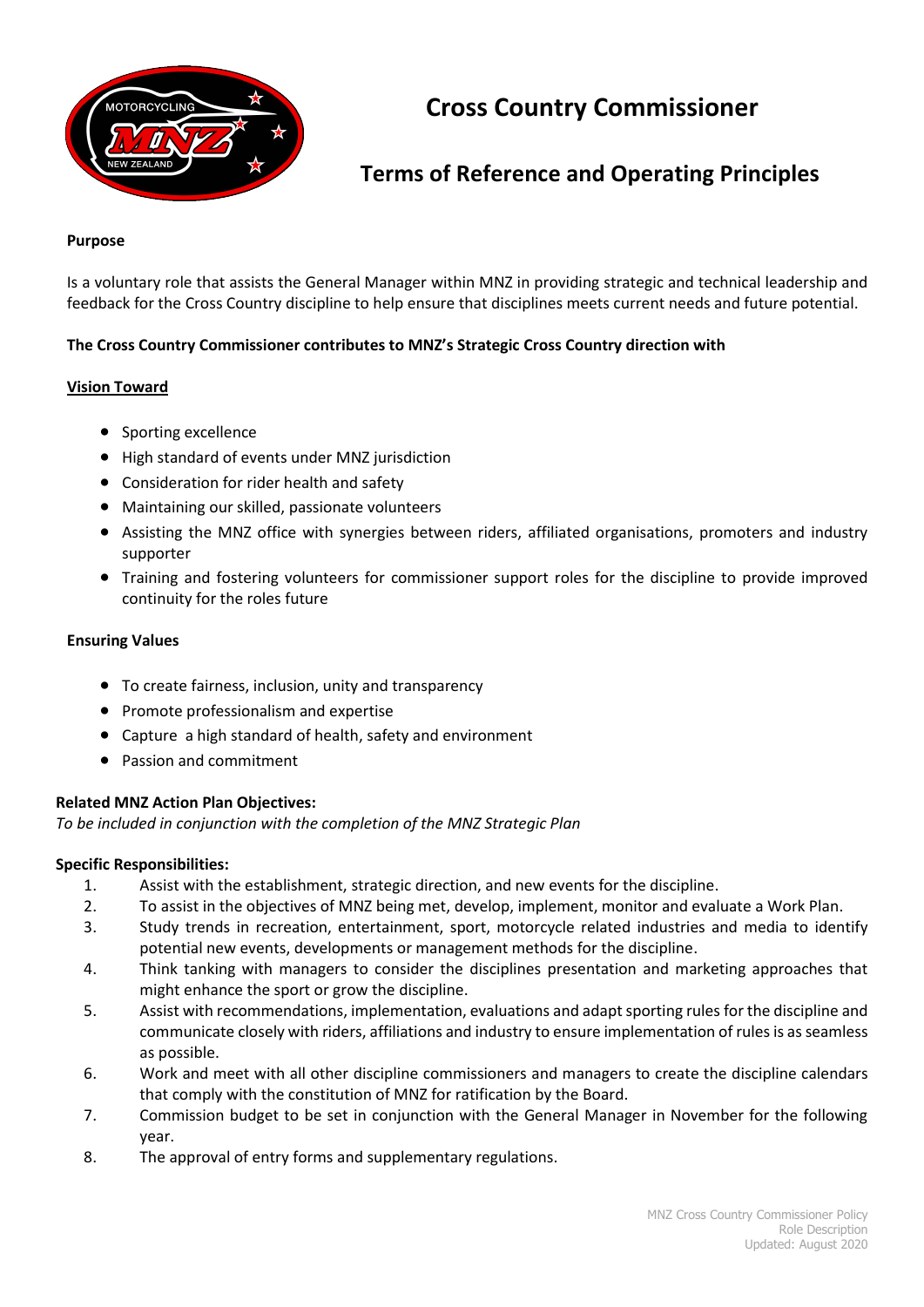- 9. Ensure that a formal process is in place that allows a transparent information flow to the commission and the MNZ office from riders, teams, officials and affiliations/clubs.
- 10. Assist the MNZ office with establishing policies that might increase the number of opportunities for the sports minorities such as female, ethnic, veteran and youth competition where possible.
- 11. Establish and maintain strong relationships with all Clubs in order to ensure a clear understanding of the situation in each island and to assist in the organisation of National, Island & Regional Competition which may include the selection of a national series co-ordinator that works below the commissioner but oversees key competitions/events.
- 12. Provide written reports (quarterly) on achievements or items of concern and submit for approval those items requiring approval in a timely manner.
- 13. Ensure representation/attendance at each Commission/Board and other MNZ meetings as required. Attendance at the MNZ AGM is a requirement.
- 14. Act in accordance with powers, responsibilities and procedures outlined in the MNZ Rules and Regulations and other MNZ approved policies.
- 15. To identify the need and/or assist with the development of coaching and training programs and the distribution of such information to members or affiliates.
- 16. To assist MNZ management, with the identification of media exposure opportunities, and to assist with the accuracy of information that might be used.
- 17. To assist MNZ management with the processes behind the selection of any MNZ appointed National or International representative team(s). Final selection is to the satisfaction of the GB of MNZ.

## **Commitment of Commissioner**

- Declare any conflict of interest and/or loyalty either financial or personal.
- Assume responsibility for specific tasks and deliver within the agreed time frame.
- Treat discussions with other Commissioners as works in progress, recognising that recommendations may be altered in order to enhance co-ordination and harmonisation of different disciplines and departments within MNZ
- Be accessible by email and by other electronic means such as video conference call, as agreed by the Board
- Respond to requests for input within a minimum of 72 hours to a maximum 10 days, depending upon the situation
- Agree that they will not either during or after their term of Office, share or use information deemed confidential by MNZ.
- Agree not to allow their membership as a Commissioner to serve personal ends and will not let personal interest or the interests of a third party (e.g. an organisation in which they are a member) conflict with those of MNZ.
- Not enter into any contractual or verbal agreement with any party without the authorisation of MNZ.

## **Report to:**

• Board through the General Manager.

## **Works with:**

- MNZ Staff
- Clubs
- Officials
- Other Commissioners
- Riders / Members
- Board (indirectly)